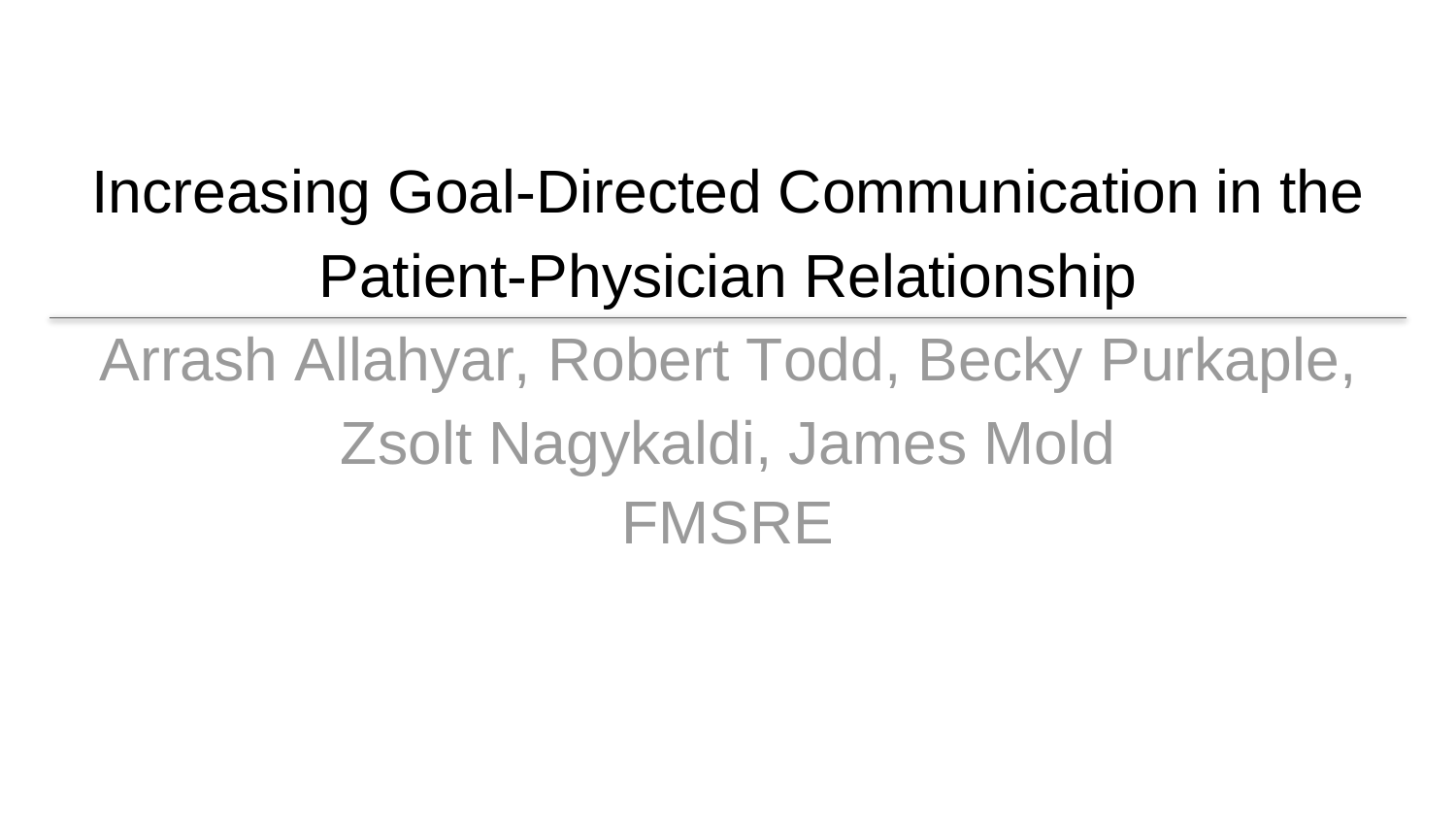# Goal-Directed Care

- Focuses on desired outcomes.
- Medical interventions are prioritized around set goals.
- GDHC is a patient focused approach.
- Assumes that the patients' goals and ability to do meaningful activities determines quality of life.

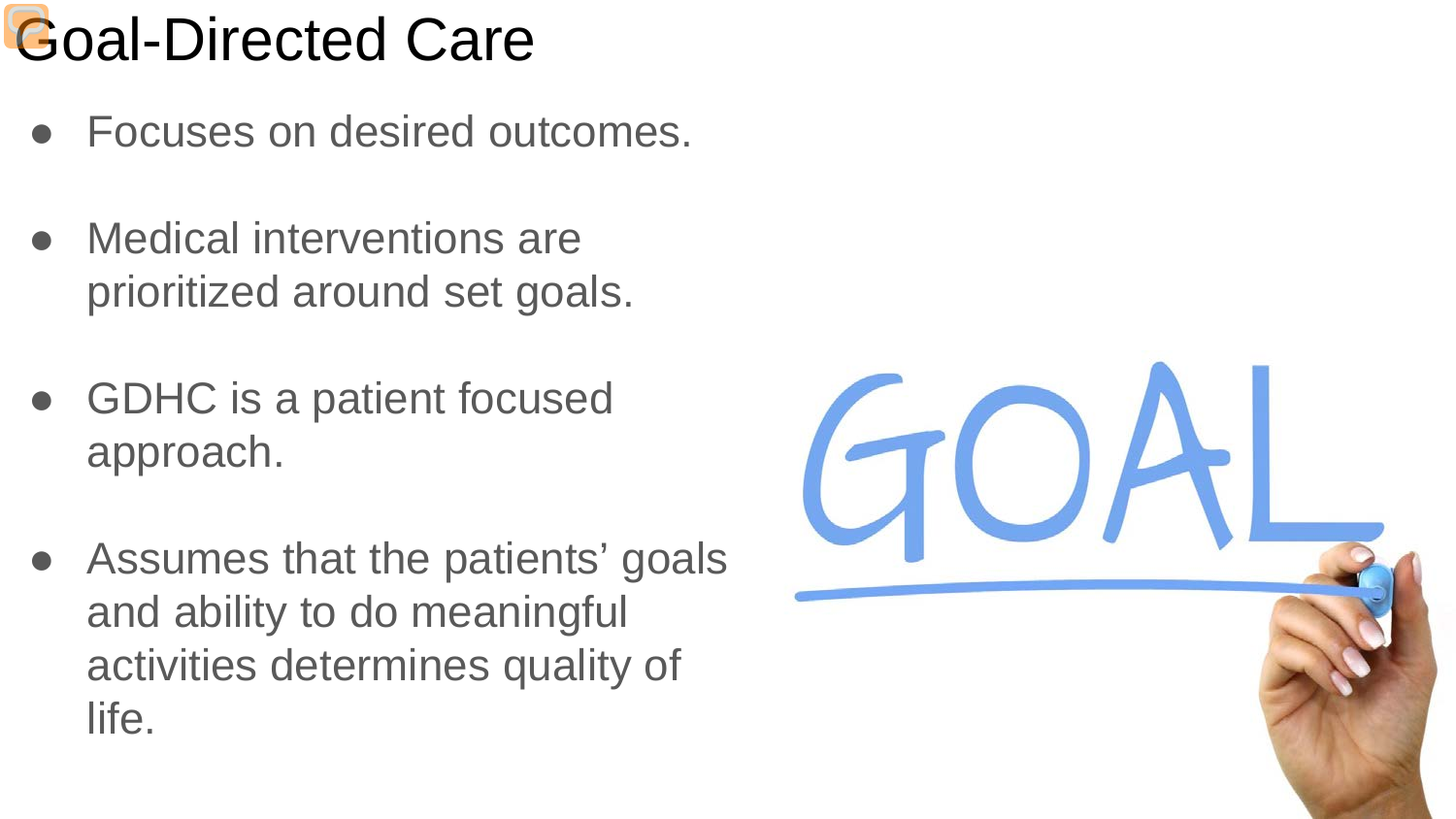# Purpose

- Physicians tend to focus on disease and symptoms instead of patient oriented goals and outcomes.
- **Patient participation improves** overall health outcomes, especially, quality of life outcomes.
- This study investigated the effects of short-form interventions on both the physician and the patient.
- The hypothesis was that priming the physician *and* patient will **increase goal-directed communication**.

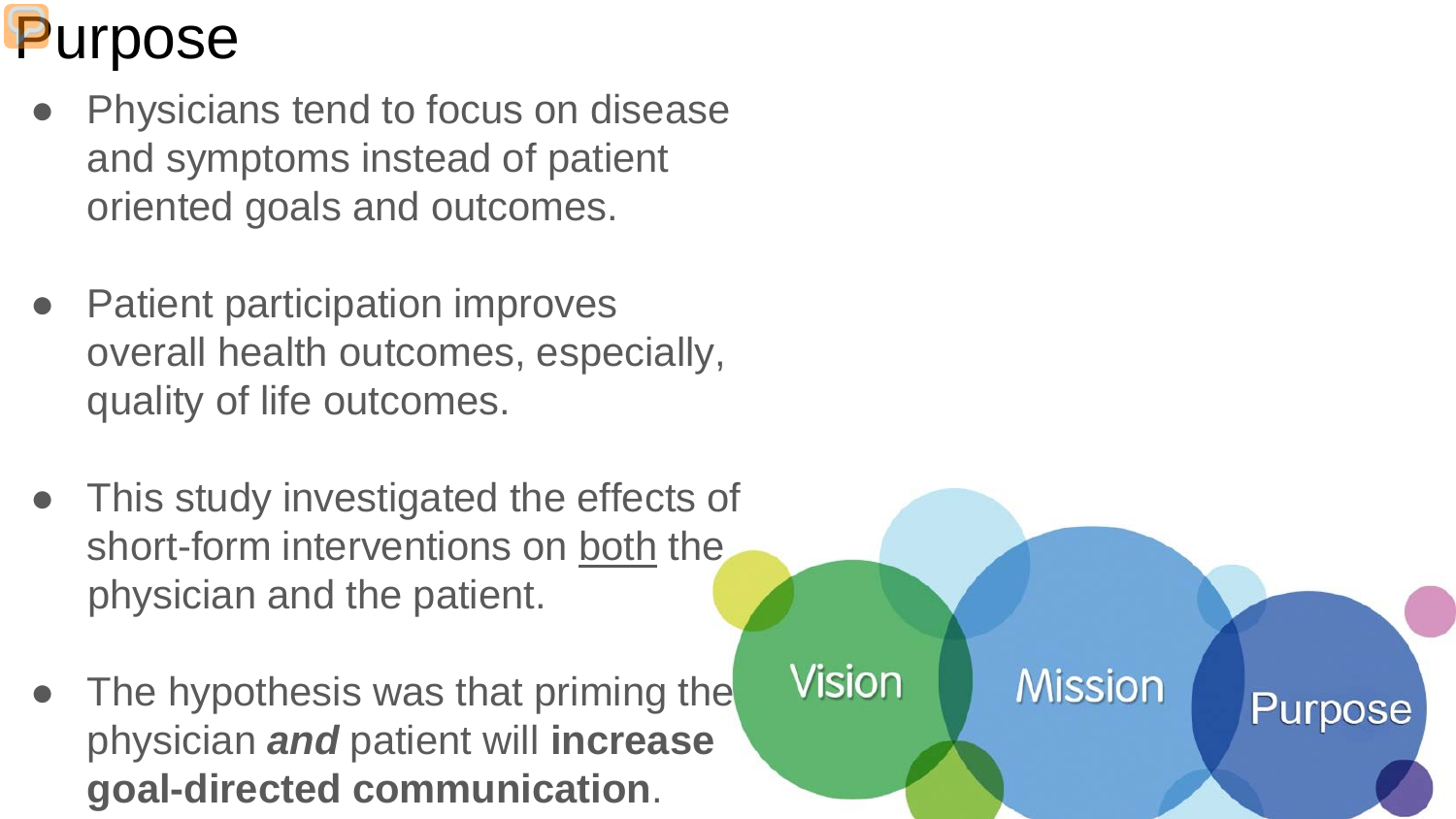#### Study Methods and Design

- Randomized, controlled, clinical study
- Intervention: Brief priming of patients and physicians to discuss patient goals to hopefully incorporate into clinical decision making process. Brief questionnaire with 3 QoL to be completed by the patient following consent and enrollment.
- Consenting FMC physicians both resident and faculty will be randomly assigned to one of two groups control vs. prompted.
	- $\circ$  Control group = non-primed physicians
	- $\circ$  Intervention group = single prompt provided to physician before each encounter
- Aim was for 5 patients per physician to be recorded. It ended up being a bit more random for number of recordings obtained for each physician.
- *Aim was for* 60 total patient-physician encounters.
	- Ended up with 30 in blue and 26 in rose for a total of 56 instead.
- Patient inclusion criteria: >18 yrs, english speaking, and being seen FMC for at least one chronic health condition
- *Initial* clinician group *was not* be primed to ask goal directed question during encounter. *Later*  clinician group **was prompted** to ask. Goal was to compare the occurrences and the use of the goal specific info between the two groups of physicians.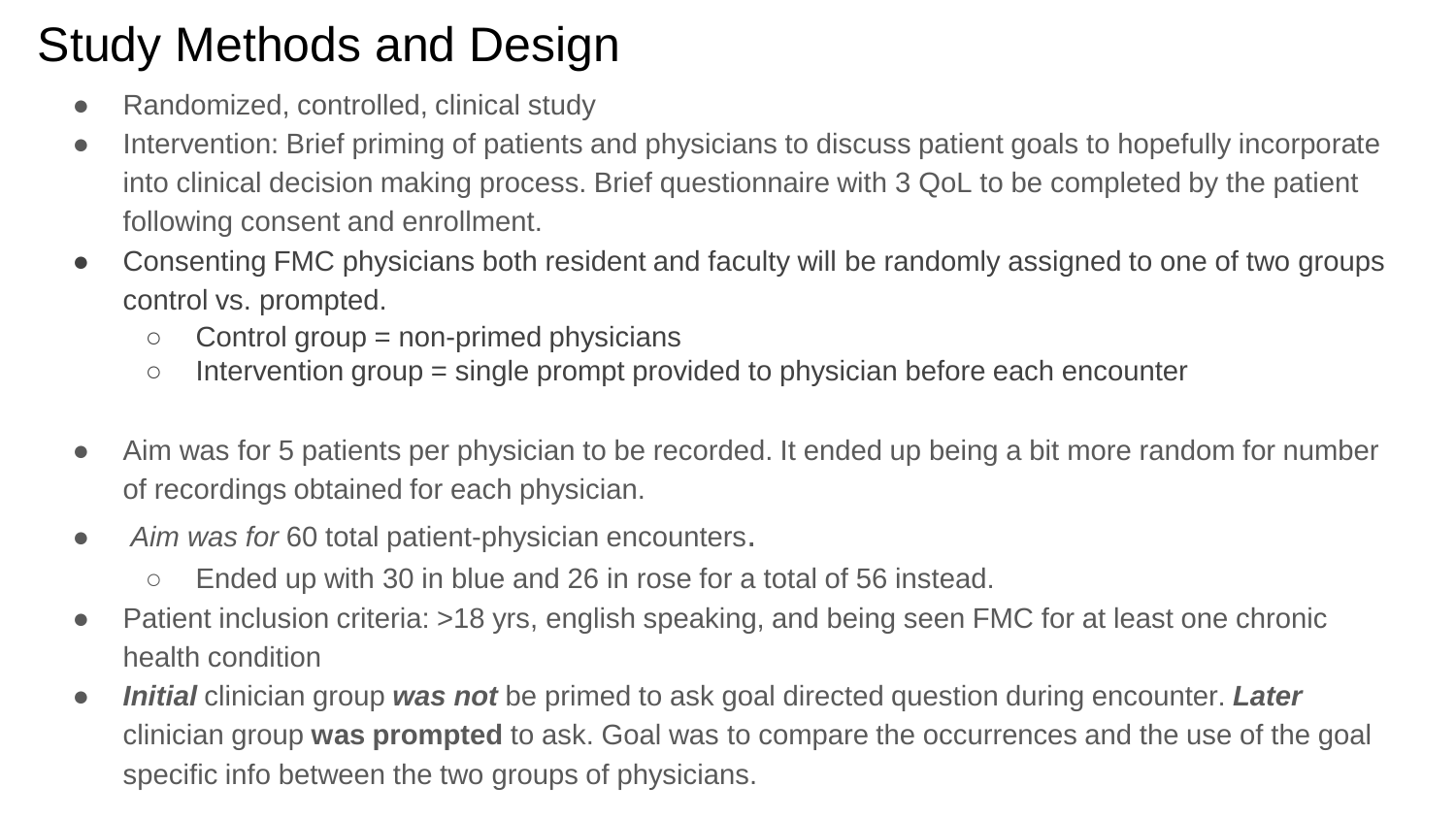- Pt group discussed their answers to the questionnaire with the researcher. Encouragement given by researcher to discuss their goals of care with their provider.
- Recordings of patient-physician encounter will be *further* analyzed via a **Modified Flanders Interaction Assessment Score**. Also, we will track whether the QoL goals or concerns were specifically discussed at any point during the conversation.
- We were looking to see if goal-directed information is brought up during discussions related to clinical decision-making for the patient.

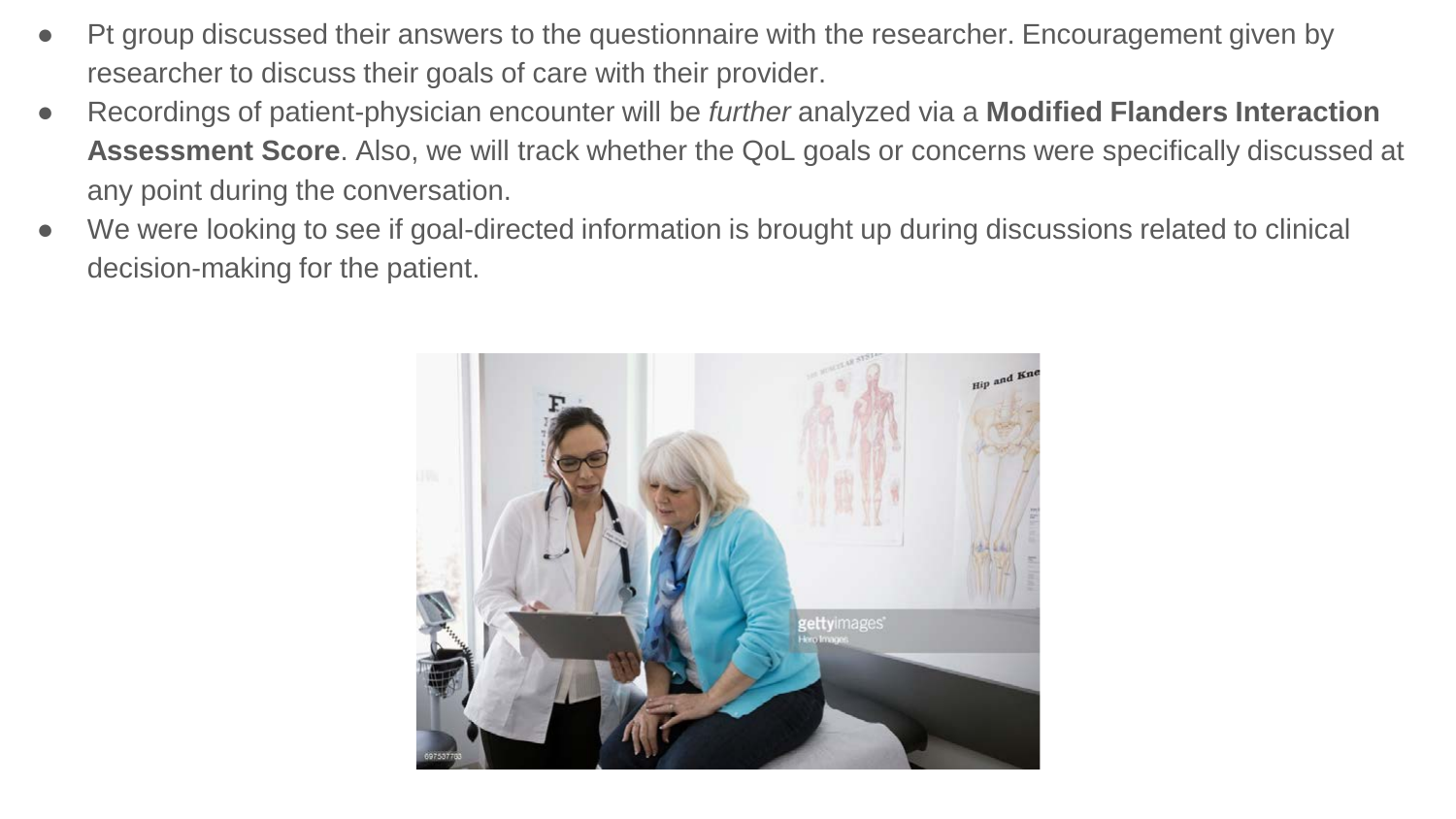# Scoring and comparison

Scores can be grouped into a broader context.

- 1  $3$  = physician attending talk
- $4 7$  = authoritative talk
- 8 9 = patient participation talk

#### Modified Flanders Assessment Tool

- Every three seconds
- $\bullet$  A score of 1-10
	- $-1$  Responds to Feelings
	- -2 Praises or Encourages
	- 3 Uses Patients Ideas
	- $-$  4a Asks and Open Ended  $-$  8 Patient Responds to Question
	- -4b Close Ended Question
	- $-5$  Gives Information
- $-6$  Gives Instruction
- 7 Criticizes or Justifies Authority
- Doctor
- $-9$  Patient Initiates
- 10 Silence or Confusion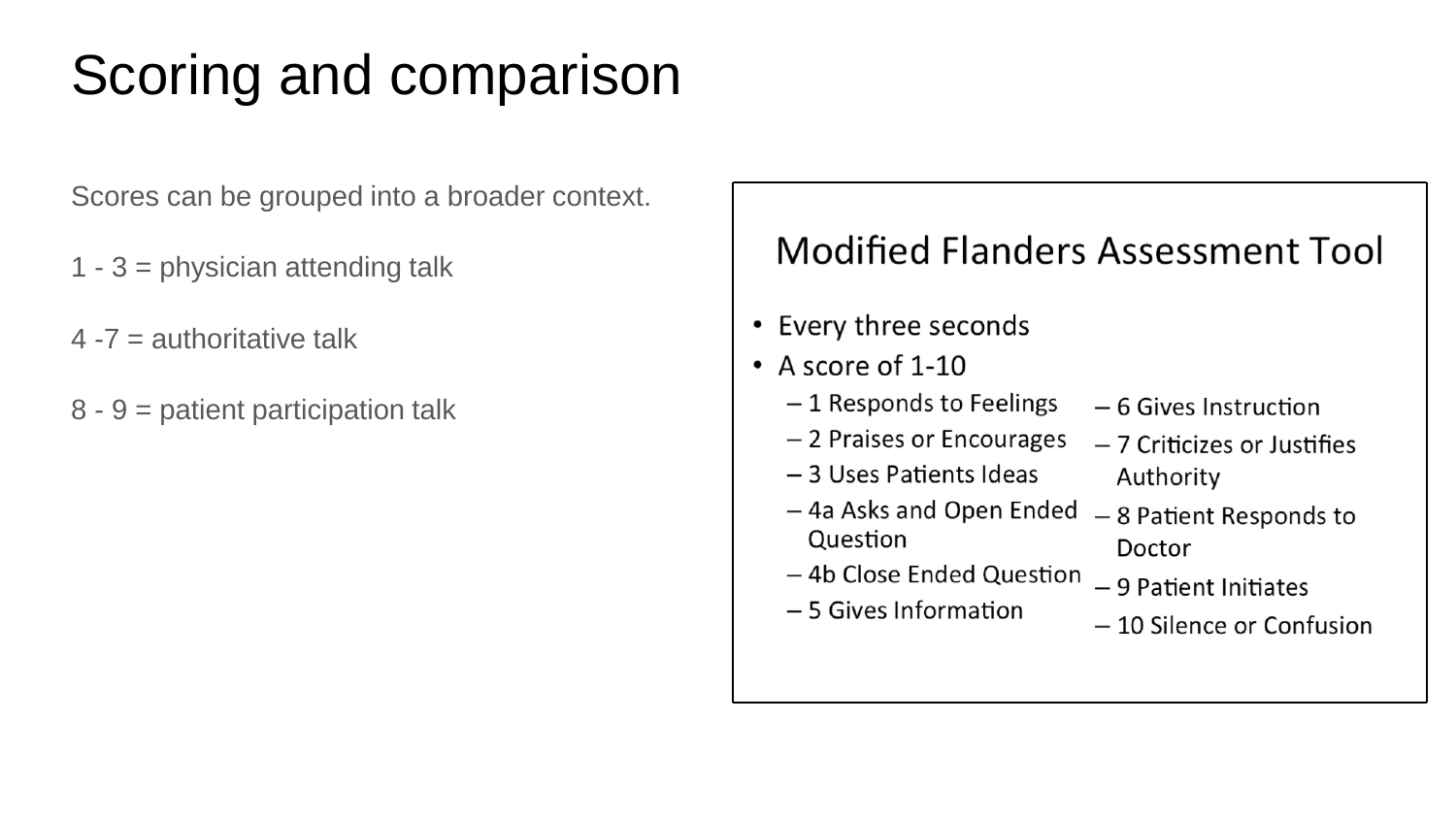#### **Current Status**

- 12 physicians consented to be in the study, 4 denied to be in the study.
- 56 of 60 recordings have been completed and analyzed
- Recordings were analyzed in 3 second intervals using the modified Flanders assessment tool
- The controlled physicians brought up the goal-directed question in 1 of the 15 encounters
- The primed physicians brought up the goal-directed question in 22 of the 26 encounters
- Currently in just the first phase of analysis without statistical tools applied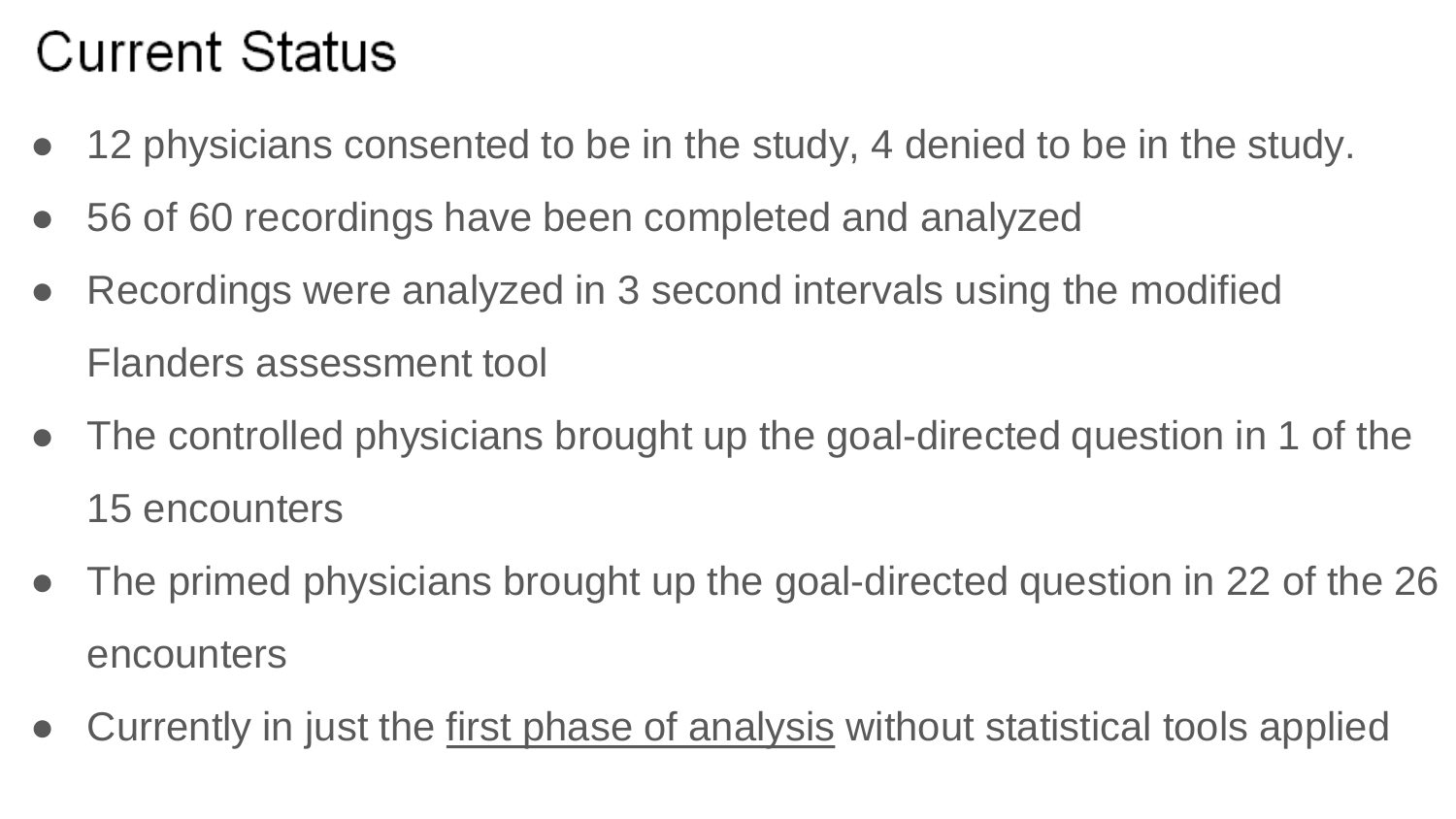#### **Modified Flanders Analysis**

|             | 1              | 2              | 3              | 4   | 5   | 6  |                | 8   | 9   | 10  |
|-------------|----------------|----------------|----------------|-----|-----|----|----------------|-----|-----|-----|
| C002        | 17             | 8              | 5              | 159 | 783 | 85 | 1              | 518 | 235 | 374 |
| C004        | 14             | 8              | 2              | 88  | 384 | 62 | 0              | 884 | 256 | 163 |
| C005        | 2              | $\overline{2}$ | 0              | 122 | 688 | 34 | $\overline{0}$ | 569 | 46  | 353 |
| P005        | 6              | 14             | $\mathbf 0$    | 77  | 495 | 4  | $\mathbf 0$    | 332 | 90  | 318 |
| <b>P006</b> | $\overline{4}$ | 4              | $\overline{0}$ | 56  | 256 | 26 | $\theta$       | 388 | 59  | 190 |
| <b>P007</b> | 2              | 2              | 0              | 80  | 53  | 20 | 1              | 350 | 23  | 157 |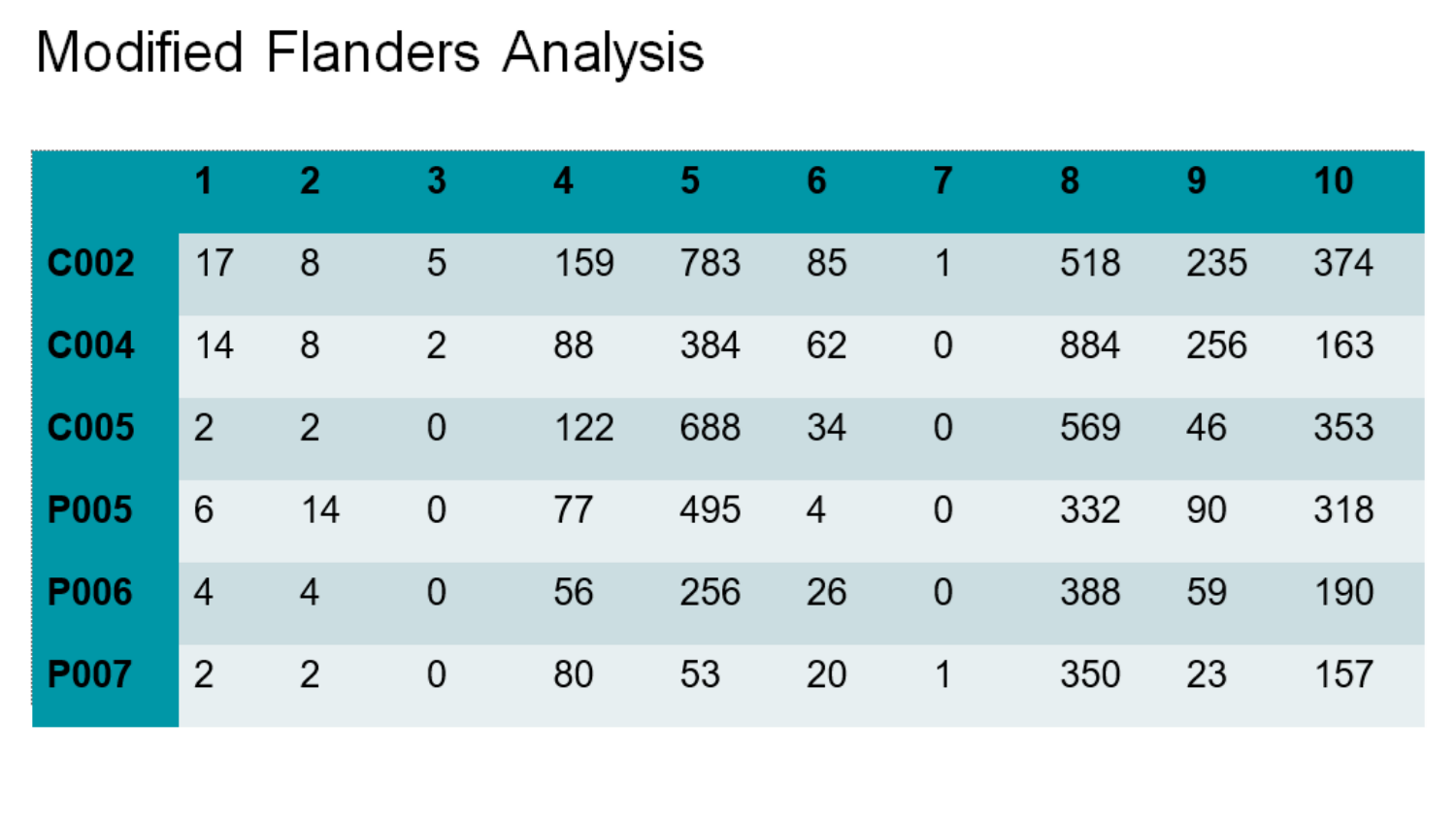## Qualitative Analysis

- Patients were enthusiastic to write down their answers when completing the QOL questionnaire before their visit.
- Patients were enthusiastic to write down their answers when completing the QOL questionnaire before their visit.
	- Patients brought up issues which were not mentioned previously in the encounter.
	- Physicians were engaged with their patients when the QOL was brought up, and they expressed empathy in the answers the patients provided.
	- Many times, the information gained from this question was used in clinical decision making and affected the course of treatment.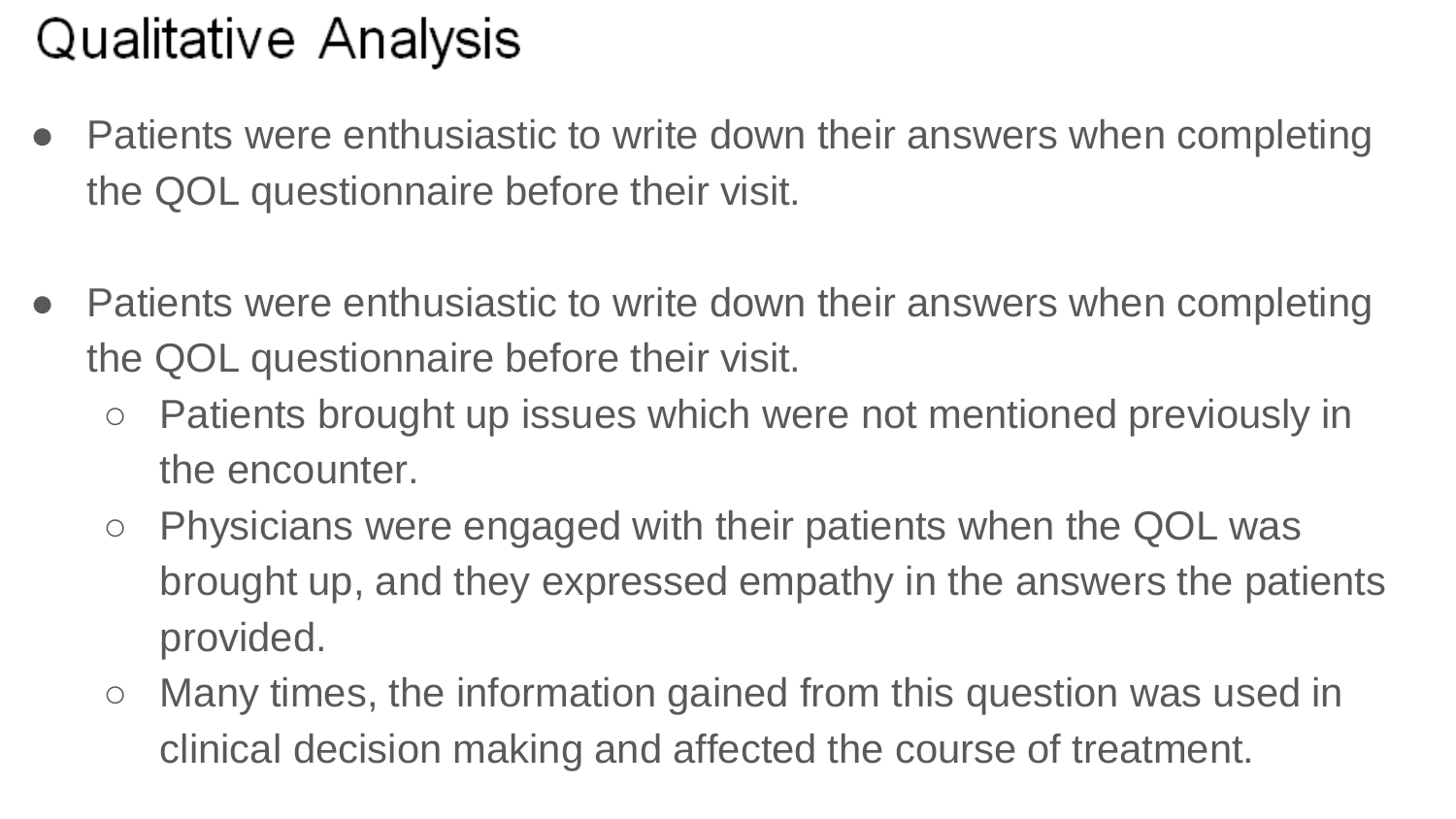### Quotes along the way….

" Dr. Reilly says, "Well I like that question! I think that was a really useful question to ask. Don't you? I thought it was very valuable!!

" Pt: "It's limiting me from living like a normal person. I can't go do normal working out. I enjoy working out and it should be easy for me. It's so difficult, just to keep my legs up and keep them straight."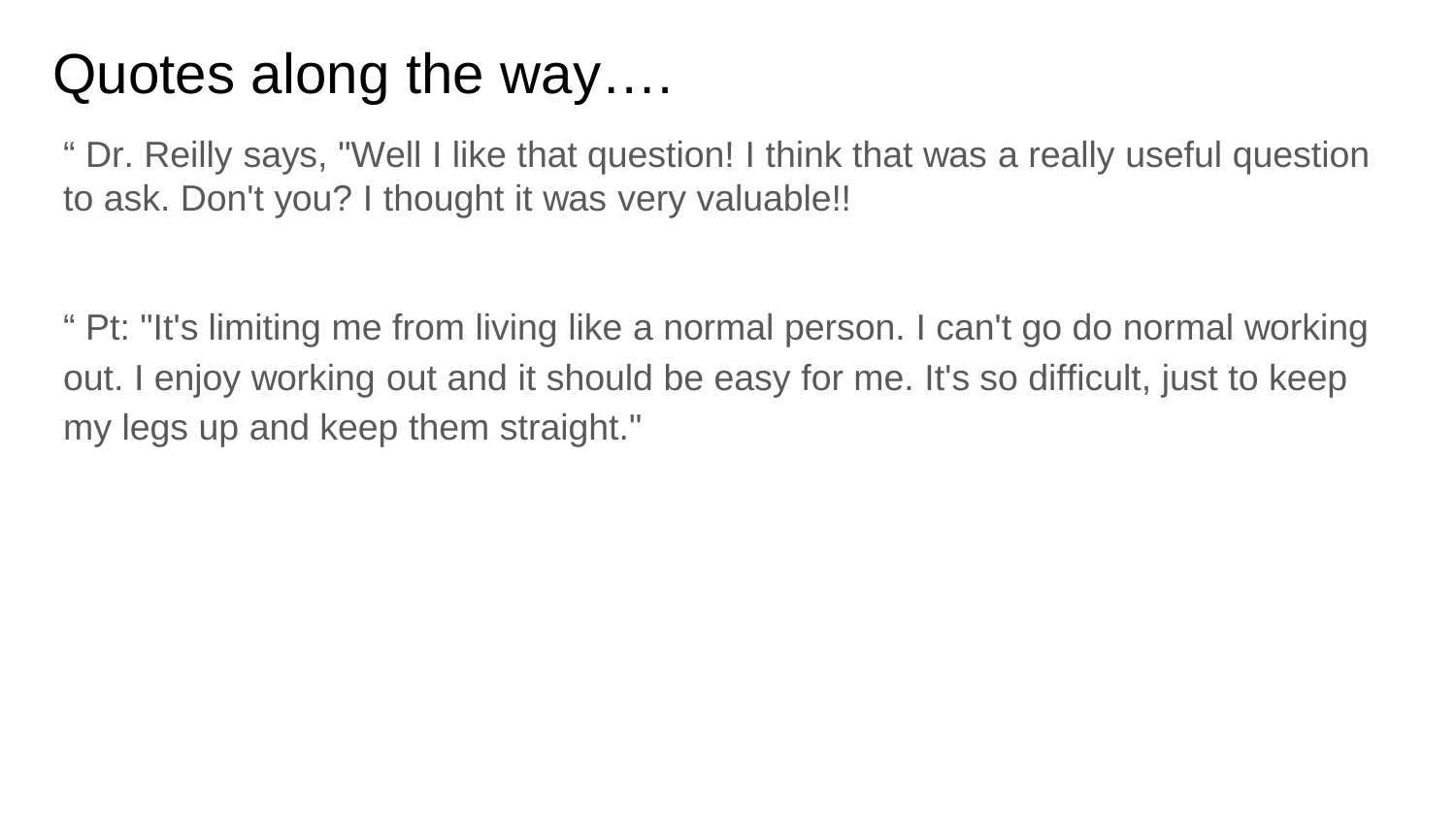# Some push back ...

" When I explain goal-directed care to doctors, their first response is usually, " We already do that." Once I have convinced them that they don't, they say, " It isn't possible. "

However, I know that it is possible for care providers to use many of the principles of goal -directed care. As much as anything, IT IS A MINDSET, a different way of thinking in the moment. Once you have adopted the mindset, goal-directed care can be provided even within a problem -oriented system."

- (Mold, 2017)